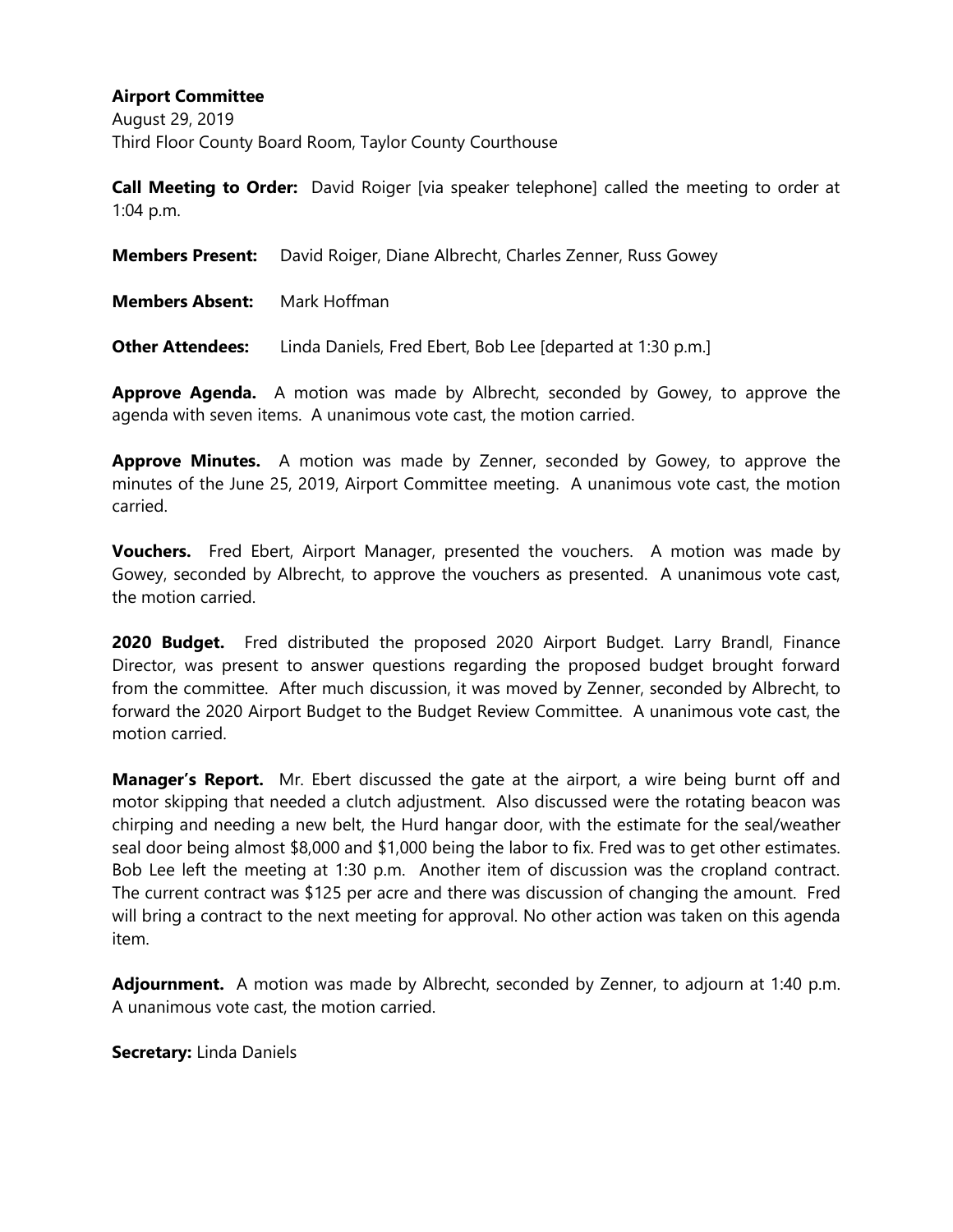June 25, 2019 Taylor County Community Center

**Call Meeting to Order:** David Roiger called the meeting to order at 6:00 p.m.

**Members Present:** David Roiger, Diane Albrecht, Charles Zenner, Russ Gowey, Mark Hoffman

**Members Absent:** None

#### **Other Attendees:**

| Judy Gowey      | Fred Ebert             | Ben Stanfley    | <b>Stacy Miller</b> | Don Erl         |
|-----------------|------------------------|-----------------|---------------------|-----------------|
| JoAnn Leader    | Larry Brandl           | Kitty Ebert     | Bob Lee             | Pat Jochimsen   |
| John M. Julilin | <b>Patrick Colwell</b> | Darla Jochimsen | Bill Dohm           | Lynn Dohm       |
|                 | Kathy Retterath        | Vicky Waldhart  | Deb Fierke          | Stacy Retterath |

**Approve Agenda:** A motion was made by Zenner, seconded by Albrecht, to approve the agenda with 8 items. A unanimous vote cast, the motion carried.

**Approve Minutes:** A motion was made by Hoffman, seconded by Gowey, to approve the minutes of the May 24, 2019 Airport Committee meeting. A unanimous vote cast, the motion carried.

**Petition open forum:** Petition was explained by Airport Manager and floor was open for questions/comments.

**Resolution Petitioning the Secretary of Transportation for Airport Improvement Aid:** A motion was made by Hoffman, seconded by Zenner, to approve the petition. A unanimous vote cast, the motion carried. The petition will now pass to the county board.

**Vouchers:** Fred Ebert, Airport Manager, presented the vouchers. A motion was made by Zenner, seconded by Gowey, to approve the vouchers as presented. A unanimous vote cast, the motion carried.

**Manager's Report:** Mr. Ebert reported on the Eagle River radar run event; how it worked and the different things they did. The event was very well attended by the community. It was suggested that if an event like this was held at the Taylor County Airport it shouldn't be the same weekend as the Oshkosh EAA event.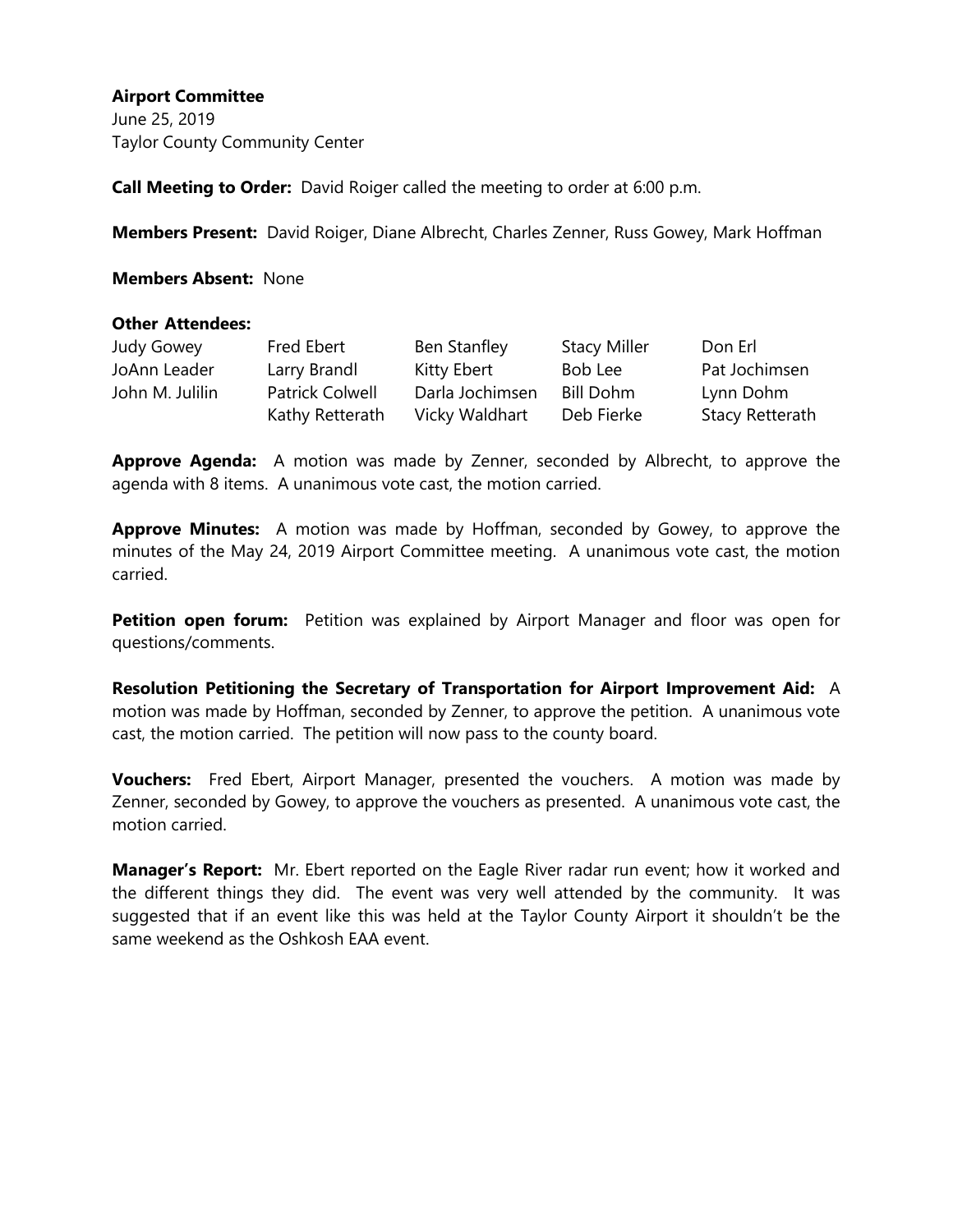May 24, 2019 Third Floor County Board Room, Taylor County Courthouse

**Call Meeting to Order:** David Roiger called the meeting to order at 1:02 p.m.

**Members Present:** David Roiger, Diane Albrecht, Charles Zenner, Russ Gowey, Mark Hoffman [arrived at 1:02 p.m.]

**Members Absent:** None

**Other Attendees:** Linda Daniels, Fred Ebert, Ben Stanfley, Don Erl

**Approve Agenda.** A motion was made by Albrecht, seconded by Gowey, to approve the agenda with seven items. A unanimous vote cast, the motion carried.

**Approve Minutes.** A motion was made by Zenner, seconded by Hoffman, to approve the minutes of the February 8, 2019, Airport Committee meeting. A unanimous vote cast, the motion carried.

**Vouchers.** Fred Ebert, Airport Manager, presented the vouchers. A motion was made by Zenner, seconded by Albrecht, to approve the vouchers as presented. A unanimous vote cast, the motion carried.

**Part-time help at the Airport.** Mr. Ebert informed the committee that in preparation for an upcoming retirement, he requested to advertise for a part-time General Grounds & Maintenance Worker. After discussion, a motion was made by Zenner, seconded by Hoffman, to approve advertising for a part-time General Grounds & Maintenance Worker at the Taylor County Airport. A unanimous vote cast, the motion carried.

**Manager's Report.** Mr. Ebert discussed that the he and the Assistant Airport Manager went to the Wisconsin Airport Manager's annual meeting and they learned about the AOPA High School Aviation Stem Curriculum Aviation Initiative for high school students. Also discussed was the camera system, hangar rental form, fly-in dates would be June 26 and August 7, 2019, and holding the Radar Run. Fred was going to attend the Eagle River event to see how it is handled. The committee discussed doing the Radar Run as a community event. The 5-year plan for the Airport will need to be discussed during a public hearing to petition for AIP Funding. Fred would be coming up with dates and the committee would meet after the public hearing to act on the 5-year plan. No other action was taken on this agenda item.

**Adjournment.** A motion was made by Zenner, seconded by Albrecht, to adjourn at 1:38 p.m. A unanimous vote cast, the motion carried.

**Secretary:** Linda Daniels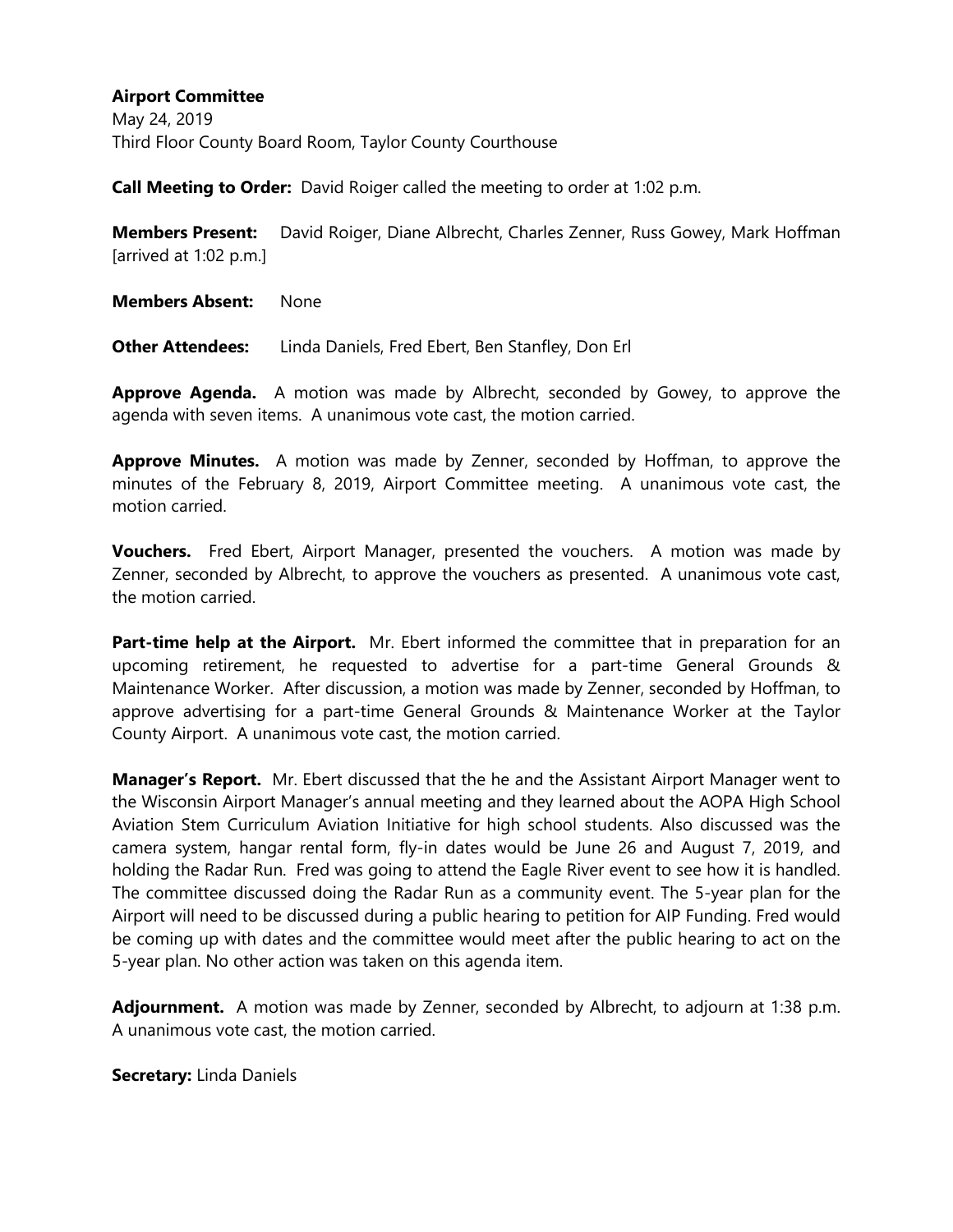February 8, 2019 Third Floor County Board Room, Taylor County Courthouse

**Call Meeting to Order:** David Roiger called the meeting to order at 1:00 p.m.

**Members Present:** David Roiger, Diane Albrecht, Charles Zenner, Russ Gowey, Mark Hoffman [arrived at 1:02 p.m.]

**Members Absent:** None

**Other Attendees:** Linda Daniels, Fred Ebert, Jim Metz [arrived at 1:02 p.m.], Ben Stanfley, Larry Brandl, Brian Wilson; Star News, Don Erl, Robert E. Lee

**Approve Agenda.** A motion was made by Albrecht, seconded by Gowey, to approve the agenda with thirteen items. A unanimous vote cast, the motion carried.

**Approve Minutes.** A motion was made by Zenner, seconded by Albrecht, to approve the minutes of the October 12, 2018, Airport Committee meeting. A unanimous vote cast, the motion carried.

**Vouchers.** Fred Ebert, Airport Manager, presented the vouchers and answered questions from the committee. A correction was made to the vouchers regarding the charge and credit from the highway department for the rental of the loader. A motion was made by Albrecht, seconded by Hoffman, to approve the vouchers as amended. A unanimous vote cast, the motion carried.

**Manager's Report.** Mr. Ebert discussed that the 2018 budgets were under budget by \$17,000 with Sales and income up from 2017 due to Jet A Fuel sales. Approximate cost to finance for the Airport in 2018 is \$104,000.00. He stated that the Sponsorship workshop was coming up in the near future and the snow removal cost was lower in 2018. No other action was taken on this agenda item.

**Updated Assistant Airport Manager job description - Taylor County Airport.** Dave Roiger, Airport Chair, went through the changes to the Assistant Airport Manager job description. The only change is making a Class B CDL as a minimum requirement and changing the word desirable to minimum in the heading at that section. A motion was made by Zenner, seconded by Gowey, to approve the updates to the Assistant Airport Manager job description. A unanimous vote cast, the motion carried.

**Interim Airport Manager job description - Taylor County Airport.** Dave Roiger, Airport Chair, discussed the new Interim Airport Manager job description. The job description was created from the Airport Manager job description to have for the current employee from the Highway Department who is assigned the responsibility. Most of the Interim job description was similar to the original Airport Manager job description. Language regarding being a secretary to the committee was removed for the Interim Airport Manager job description. A motion was